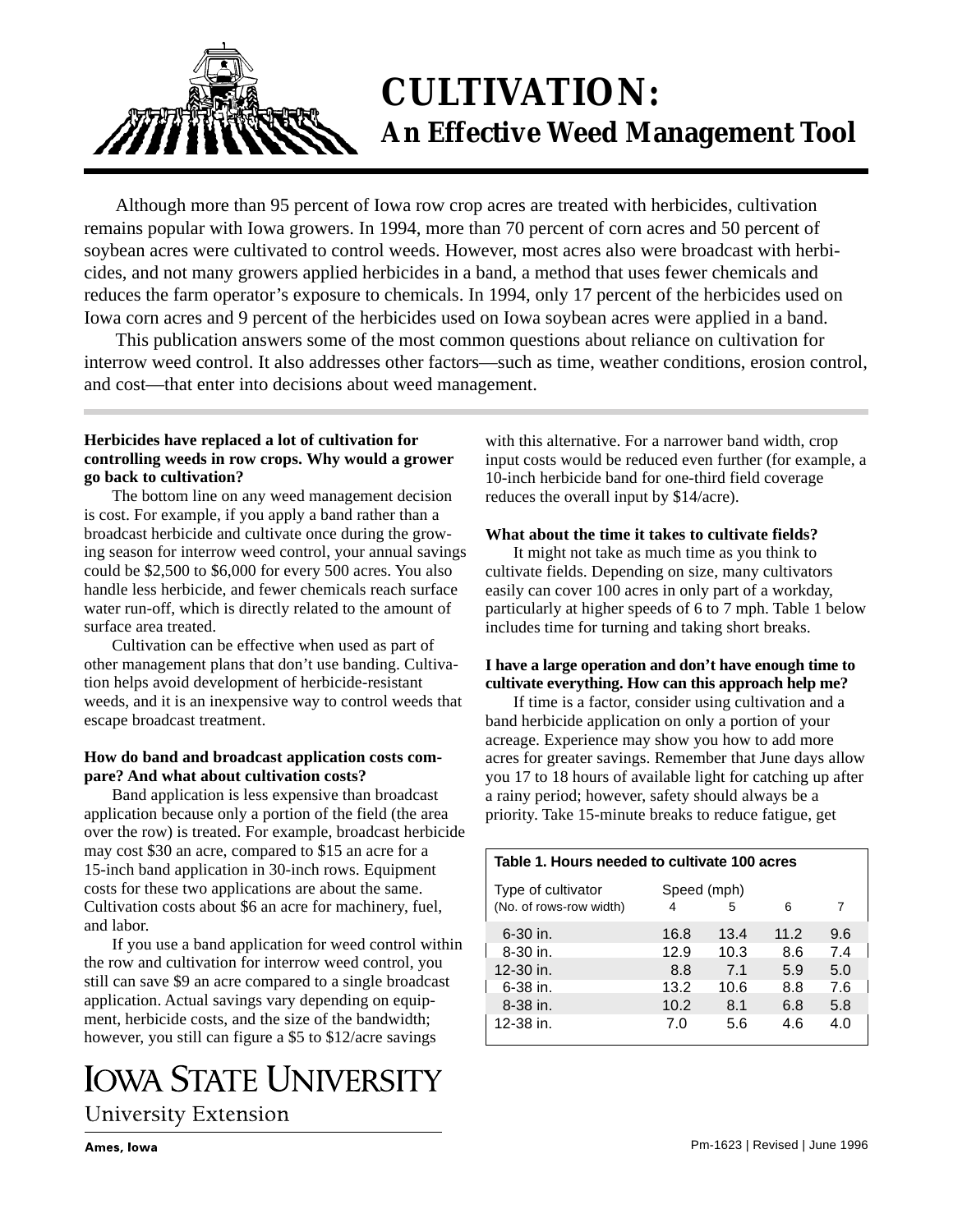adequate rest, eat regular meals, and do not work long hours more than several days.

#### **If I try to cultivate more acres at greater speeds, don't I risk plant damage from soil thrown into the row?**

Soil movement into the row depends on cultivator design and shielding. ISU research that began in 1993 shows that a cultivator with open-top shields and lowprofile single sweeps between rows threw an average of less than an inch of soil into the row, even at speeds of 7 miles an hour. When you use herbicide in the row for weed control, you can delay cultivation until the crop is taller and less susceptible to damage from thrown soil.

#### **Can I rely on cultivation to control weeds? Can I afford the risk of reducing my herbicide application?**

Crop input costs are affected by the extent that you can use cultivation to reduce herbicide applications on the area between rows. The 1993-95 ISU research shows that you can improve the effectiveness of cultivation for weed control. In a project funded by the Leopold Center for Sustainable Agriculture, agricultural engineers and weed scientists at ISU investigated the effects of different cultivator sweeps (including the smith fin and point-andshare sweeps, shown in Figures 1 and 2), cultivator speeds, and herbicide bandwidths on weed control and yield in a no-till system.

Only a single cultivation was used during the study. If you can control weeds effectively with a single cultivation, you may be able to cultivate more acres and also minimize costs.

#### **What did the project show about weed control?**

In most cases, weed control was just as effective with 15-inch band herbicide application and cultivation as it was with broadcast application and no cultivation (see Table 2). In 30-inch corn rows, weed populations were statistically the same for broadcast herbicide application

(without cultivation) compared to a 15-inch band application with a single cultivation. Plots that were cultivated once statistically had more weeds in two of the three years when only a 7.5-inch band of herbicide was applied, compared to the wider 15-inch band.

#### **How did various cultivation methods affect yields in the project?**

In 1993, the first growing season in the project, yields were greater with cultivators that used disc-hillers compared to those that did not use them (see Table 3). Banded versus broadcast herbicide applications statistically did not affect yield when disc-hillers were used. In comparing two herbicide bandwidths (7.5 and 15 inches), weed populations differed but yields were not significantly different.

During the second and third growing seasons, dischillers were used on all cultivator styles in the experiment. Cultivated plots with a 15-inch herbicide band had higher yields than those with a 7.5-inch band. Yields were about the same for wider bandwidths as when only a broadcast application was used for weed management (no cultivation).

Fields cultivated with either a low crown sweep or the smith fin had higher yields than fields cultivated with a protruding subsoiler point and plow-like shares (pointand-share) following the second growing season.

#### **Did the speed of the cultivator reduce weed control or yields in the ISU research?**

No. In the second growing season of the experiment, yield was *higher* in plots cultivated at 7 than at 4 miles an hour (see Table 4). This study shows that high-speed cultivation may offer two benefits: growers can cover more acres in less time, and they may have slightly higher yields while improving weed control. For safety purposes, consider using a guidance system when cultivating larger acreages to avoid operator fatigue.



**Figure 1.** A smith fin is a flat sweep and is used for cultivation in southern agricultural regions.



**Figure 2.** A point-and-share sweep has a protruding subsoiler point and uses plow-like shares.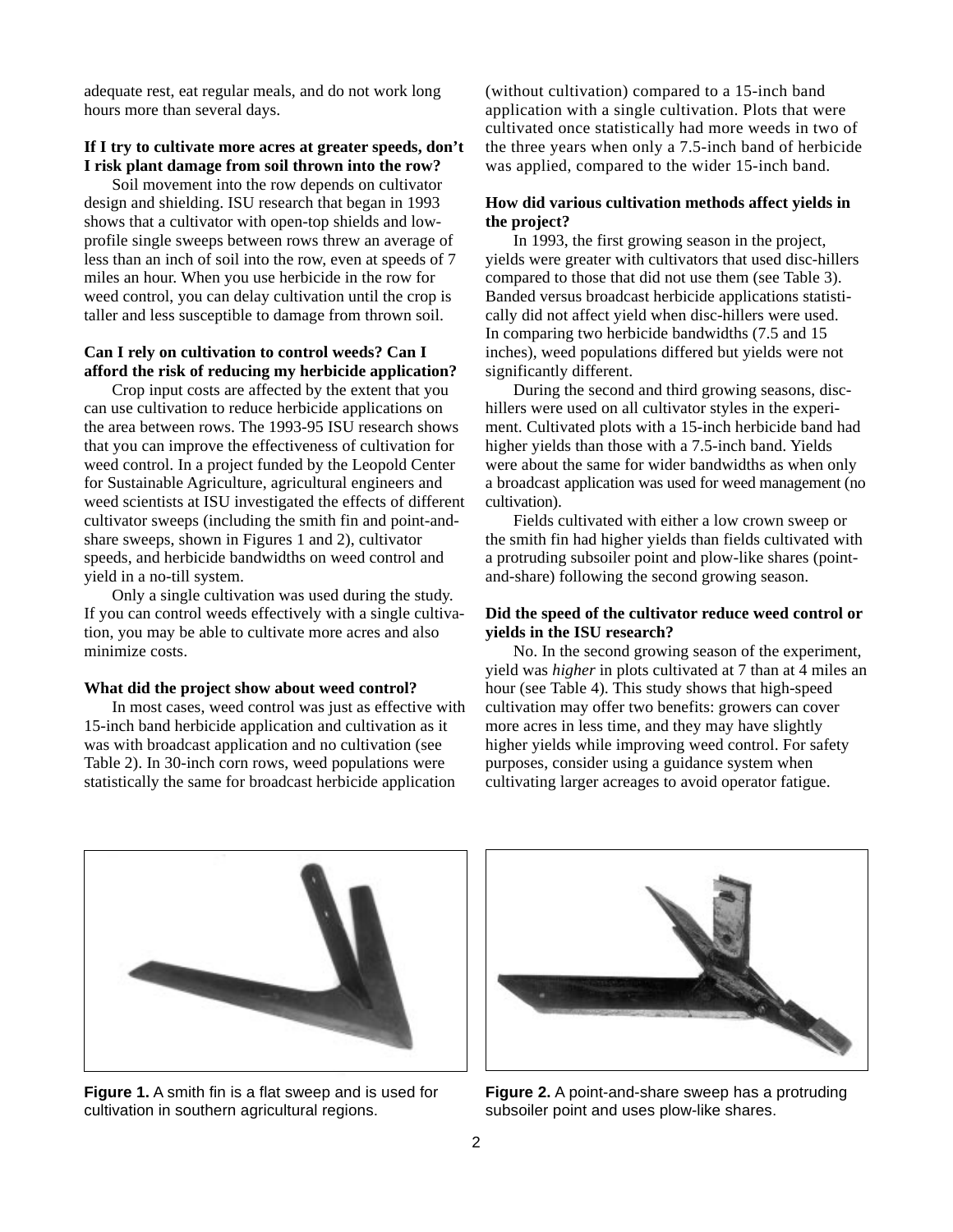| Table 2. Weed density with three cultivation strategies<br>Number of weeds per square yard after cultivation |                |           |                                 |  |
|--------------------------------------------------------------------------------------------------------------|----------------|-----------|---------------------------------|--|
|                                                                                                              | Broadcast only | Wide-band | Narrow-band                     |  |
| Year                                                                                                         | No cultivation |           | One cultivation One cultivation |  |
| 1993                                                                                                         |                | 4         | 8                               |  |
|                                                                                                              |                |           |                                 |  |
| 1994                                                                                                         | 3              | 9         | 17                              |  |
|                                                                                                              |                |           |                                 |  |
| 1995                                                                                                         | 12             | 19        | 90                              |  |
|                                                                                                              |                |           |                                 |  |

NOTE: In all three years, there was no significant difference between broadcast and wideband herbicide application. This is based on research at fields west of Ames.

### **Table 3. 1993 corn yield in different weed management trials**

| Cultivator type                   | Speed<br>(mph) | <b>Bandwidth</b><br>(inches) | Yield<br>(percentage of broadcast-only application**) |
|-----------------------------------|----------------|------------------------------|-------------------------------------------------------|
| Sweep                             | 3.5            | 7.5                          | 63                                                    |
|                                   | 3.5            | 15.0                         | 81                                                    |
|                                   | 5.0            | 7.5                          | 70                                                    |
|                                   | 5.0            | 15.0                         | 78                                                    |
| Point-and-share                   | 3.5            | 7.5                          | 77                                                    |
|                                   | 3.5            | 15.0                         | 78                                                    |
|                                   | 5.0            | 7.5                          | 86 *                                                  |
|                                   | 5.0            | 15.0                         | 73                                                    |
| Sweep w/disc-hillers              | 3.5            | 7.5                          | $90*$                                                 |
|                                   | 3.5            | 15.0                         | $90*$                                                 |
|                                   | 5.0            | 7.5                          | 86 *                                                  |
|                                   | 5.0            | 15.0                         | 86 *                                                  |
| None (Broadcast application only) |                |                              | $100*$                                                |
| None (Weed check only)            |                |                              | 49                                                    |

NOTE: The \* indicates there was no statistical difference in yields between this treatment and the broadcast herbicide. \*\* All yields are expressed as a percentage of the broadcast-only treatment.

| Table 4. 1994 and 1995 corn yields in different weed management trials |                |                              |                           |                           |
|------------------------------------------------------------------------|----------------|------------------------------|---------------------------|---------------------------|
| Cultivator type                                                        | Speed<br>(mph) | <b>Bandwidth</b><br>(inches) | 1994 yield<br>(percent**) | 1995 yield<br>(percent**) |
| Sweep                                                                  | 4              | 7.5                          | 78                        | 68                        |
|                                                                        | 4              | 15.0                         | $95*$                     | $93*$                     |
|                                                                        |                | 7.5                          | 86                        | 59                        |
|                                                                        |                | 15.0                         | $99*$                     | 95 *                      |
| Point-and-share                                                        | 4              | 7.5                          | 63                        | 64                        |
|                                                                        | 4              | 15.0                         | 80                        | 74                        |
|                                                                        |                | 7.5                          | 68                        | 70                        |
|                                                                        |                | 15.0                         | 98 *                      | 88 *                      |
| Smith fin                                                              | 4              | 7.5                          | 85                        | 53                        |
|                                                                        | 4              | 15.0                         | $95*$                     | $91*$                     |
|                                                                        |                | 7.5                          | 83                        | 67                        |
|                                                                        |                | 15.0                         | $98*$                     | $87*$                     |
| None (Broadcast application only)                                      |                | $100*$                       | $100*$                    |                           |
| None (Weed check only)                                                 |                |                              | 14                        | 0                         |

NOTE: The \* indicates there was no statistical difference in yields between this treatment and the broadcast herbicide. \*\* All yields are expressed as a percentage of the broadcast-only treatment.